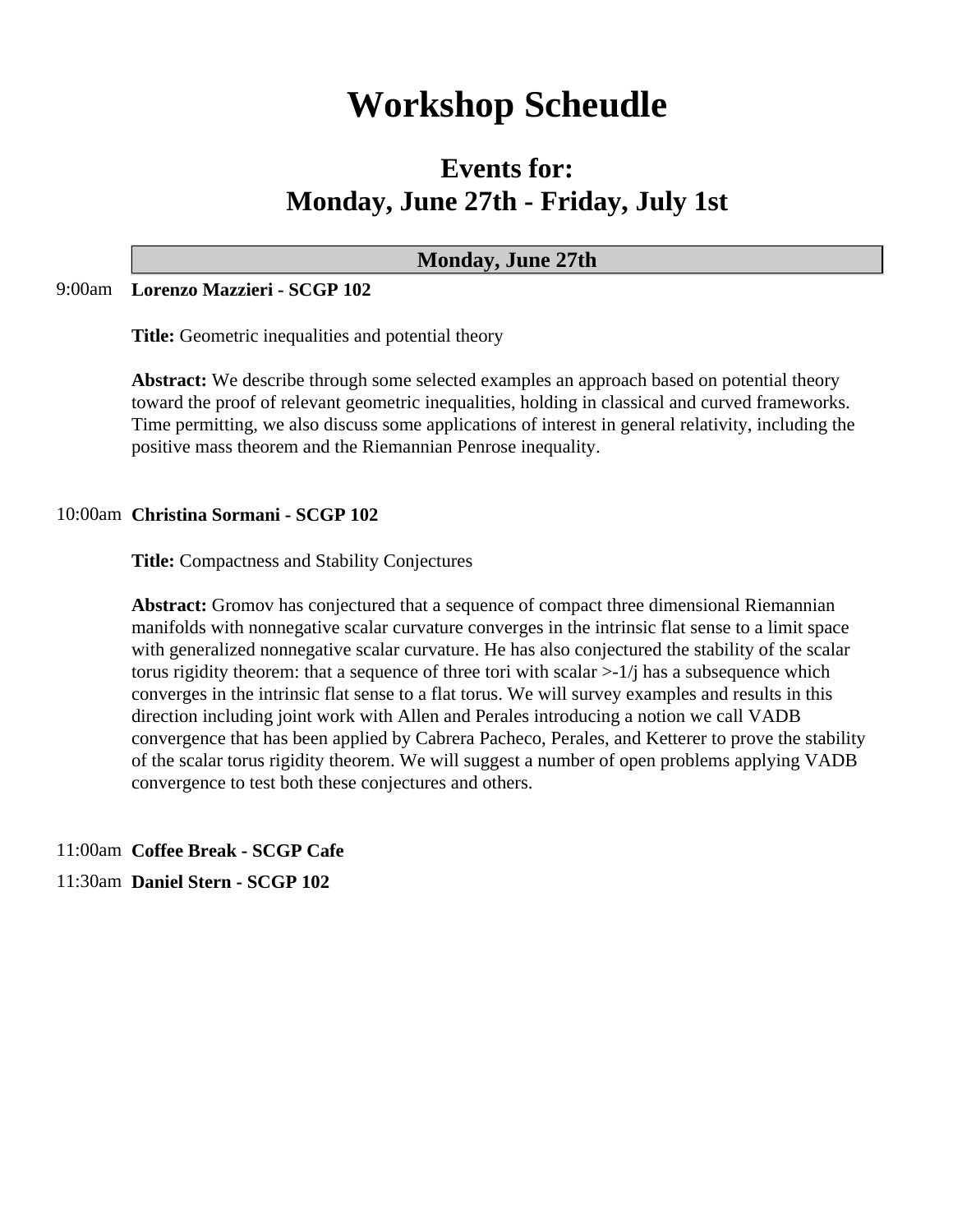**Title:** Harmonic maps and extremal Schrodinger operators on higher-dimensional manifolds

**Abstract:** I'll discuss recent progress on the existence theory for harmonic maps from arbitrary Riemannian manifolds of dimension >2 to a large class of target manifolds, including 3-manifolds of positive Ricci curvature and manifolds of dimension > 3 with positive isotropic curvature. As a special case, every Riemannian manifold  $(M^n n, g)$  of dimension n>2 admits a family of nontrivial stationary harmonic maps u<sub>k</sub> to the standard spheres  $S^k$  for  $k > 2$ , smooth away from a singular set of dimension at most n-7 for k sufficiently large. I'll explain how these maps give rise to solutions of an optimization problem for Schrodinger operators related to work of Grigor'yan-Netrusov-Yau and Grigor'yan-Nadirashvili-Sire, generalizing to higher dimensions the maximization of Laplace eigenvalues on surfaces of fixed conformal type. (Based on joint work with Mikhail Karpukhin.)

#### 12:30pm **Lunch - SCGP Cafe**

#### 2:00pm **Jinmin Wang - SCGP 102**

**Title:** Dihedral rigidity conjecture and Stoker's problem

**Abstract:** The Stoker Conjecture states that the dihedral angles of a convex Euclidean polyhedron completely determine the angles of each face. In this talk, I will present my recent work joint with Zhizhang Xie and Guoliang Yu that answers positively to the Stoker Conjecture in all dimensions. Our work proves a more general dihedral rigidity theorem, which concerns the comparison of scalar curvature, mean curvature, and dihedral angles for convex polyhedrons, or more general, manifolds with polytope boundary. We use index theory on manifolds with polytope boundary and the Dirac operator methods.

#### 3:00pm **Zhizhang Xie - SCGP 102**

**Title:** On Gromov's dihedral extremality and rigidity conjectures

**Abstract:** Gromov's dihedral extremality and rigidity conjectures concern comparisons of scalar curvature, mean curvature and dihedral angle for manifolds with corners (and more generally manifolds with polyhedral boundary). They have very interesting consequences in geometry and mathematical physics. The conjectures themselves can in some sense be viewed as "localizations" of the positive mass theorem. In this talk, I will explain some recent work on positive solutions to these conjectures. The talk is based on my joint papers with Jinmin Wang and Guoliang Yu.

#### 4:00pm **Coffee Break - SCGP Cafe**

**Tuesday, June 28th**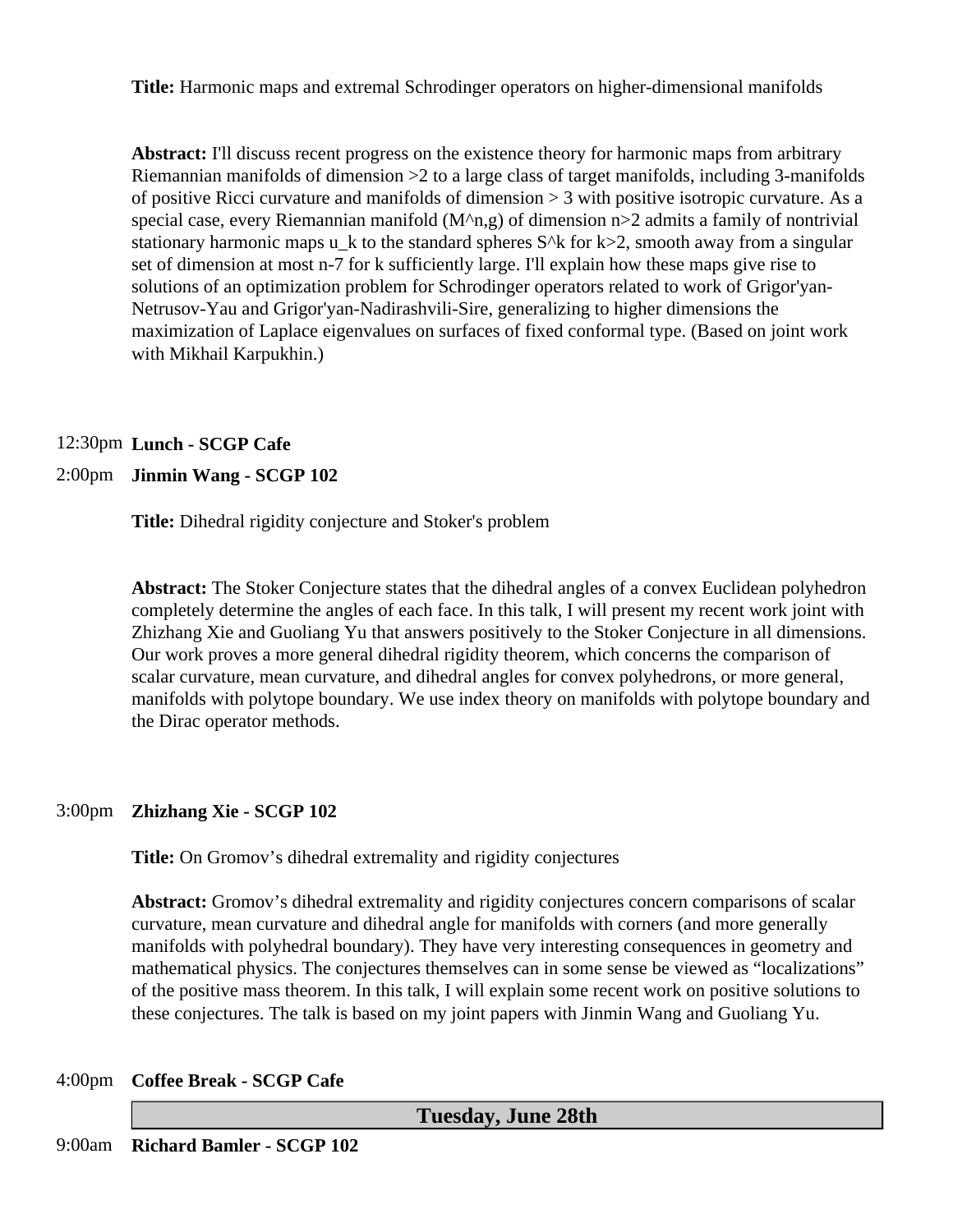**Title:** Towards a theory of Ricci flow in dimension 4 (and higher)

**Abstract:** The Ricci flow (with surgery) has proven to be a powerful tool in the study of 3 dimensional topology — its most prominent application being the verification of the Poincaré and Geometrization Conjectures by Perelman about 20 years ago. Since then further research has led to a satisfactory understanding of the flow and surgery process in dimension 3. In dimensions 4 and higher, on the other hand, Ricci flows have been understood relatively poorly and a surgery construction seemed distant. Recently, however, there has been some progress in the form of a new compactness and partial regularity theory for higher dimensional Ricci flows. This theory relies on a new geometric perspective on Ricci flows and provides a better understanding of the singularity formation and long-time behavior of the flow. In dimension 4, in particular, it may eventually open up the possibility of a surgery construction or a construction of a "flow through singularities". The goal of this talk will be to describe this new compactness and partial regularity theory and the new geometric intuition that lies behind it. Next, I will focus on 4-dimensional flows. I will present applications towards the study of singularities of such flows and discuss several conjectures that provide a possible picture of a surgery construction in dimension 4. Lastly, I will discuss potential topological applications.

#### 10:00am **Christos Mantoulidis (no recording) - SCGP 102**

**Title:** Decomposing PSC 4-manifolds

**Abstract:** We will discuss a decomposition result involving 0- and 1-surgeries for closed, oriented, topologically PSC 4-manifolds.

#### 11:00am **Coffee Break - SCGP Cafe**

#### 11:30am **Claude LeBrun - SCGP 102**

**Title:** Kodaira Dimension and the Yamabe Problem, Revisited

**Abstract:** Dimension four provides a surprisingly idiosyncratic setting for the interplay between scalar curvature and differential topology. This peculiarity becomes especially pronounced when discussing the Yamabe invariant (or "sigma constant") of a smooth compact manifold; and Seiberg-Witten theory makes this especially apparent for those 4-manifolds that arise as compact complex surfaces. For compact complex surfaces of Kaehler type, I showed in the late 1990s that the sign of the Yamabe invariant is always determined by the Kodaira dimension, and moreover calculated the Yamabe invariant exactly in all cases where it is non-positive. In this talk, I will describe recent joint work with Michael Albanese that generalizes these results to all complex surfaces of non-Kaehler type. However, the complex surfaces of class VII actually violate many of the expected patterns, and navigating around this hazard represents a key aspect of our story.

12:30pm **Lunch - SCGP 102**

2:00pm **David Maxwell - SCGP 102**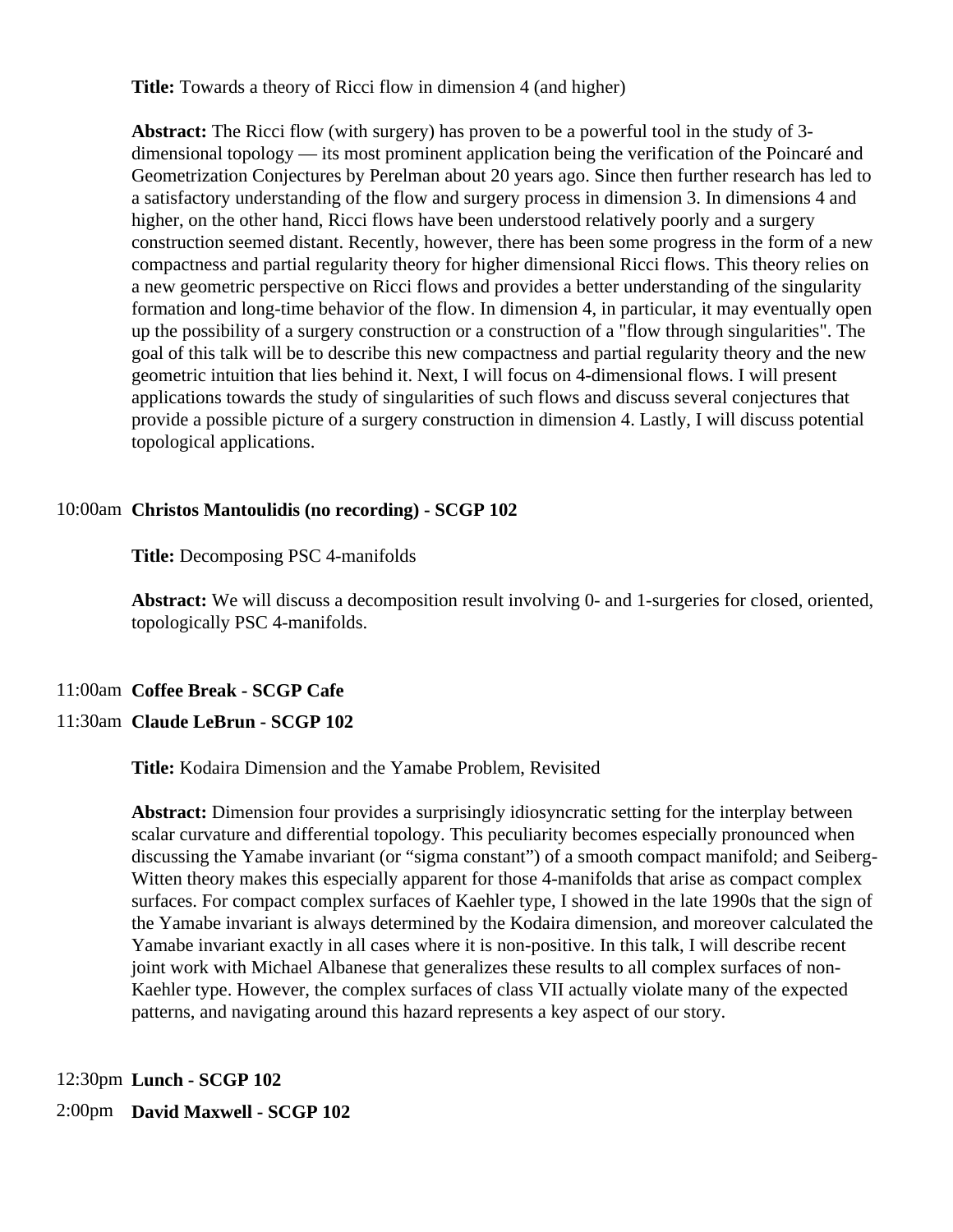**Title:** Sobolov-Class Asymptotically Hyperbolic Manifolds and the Yamabe Problem

**Abstract:** We consider asymptotically hyperbolic manifolds whose metrics have Sobolev-class regularity. Building on prior work by Allen, Isenberg, Lee, and Allen-Stavrov in the Hölder category, we introduce two new function spacesfor metrics potentially having a large amount of interior differentiability measured in Sobolev scales, but whose regularity implies only a Hölder continuous conformal structure. We establish Fredholm theorems for elliptic operators arising from metrics in these families.To demonstrate utility of our methods, we solve the Yamabe problem in this category. As a special limiting case, we show that the asymptotically hyperbolic Yamabe problem is solvable so long as the metric admits a  $W^{(1,p)}$  conformal compactification, with \$p\$ greater than the dimension of the manifold.(Joint with Paul T. Allen, Lewis & Clark and John M. Lee, University of Washington)

#### 3:00pm **Jim Isenberg (remote) - Zoom**

**Title:** Strong Cosmic Censorship and the Stability of AVTD Behavior for Polarized T^2- Symmetric Space-Times

**Abstract:** Penrose's Strong Cosmic Censorship Conjecture asserts that for generic initial data satisfying the Einstein constraint equations, the maximal spacetime development of that initial data cannot be smoothly extended past a Cauchy horizon into a region where determinism breaks down. This conjecture remains one of the outstanding unresolved issues in mathematical relativity. One of the most effective tools for proving that Strong Cosmic Censorship holds for a family of cosmological solutions of Einstein's equations is to verify that these solutions all exhibit Asymptotically Velocity Term Dominated (AVTD) behavior in a neighborhood of their Big Bang singularities. After presenting some background history of known results and conjectures concerning the behavior of the gravitational field near the Big Bang in cosmological solutions of Einstein's equations, we discuss recent work with Ellery Ames, Florian Beyer, and Todd Oliynyk in which we prove that polarized  $T^2$ - Symmetric vacuum solutions in a neighborhood of Kasner solutions all exhibit AVTD behavior close to the initial singularity. We also discuss our very recent extension of these results to the case of non-vanishing cosmological constant.

#### 4:00pm **Coffee Break - SCGP Cafe**

|   | <b>Wednesday, June 29th</b> |
|---|-----------------------------|
| . |                             |

#### 10:00am **Joachim Lohkamp - SCGP 102**

**Title:** Removal of Singularities

**Abstract:** Minimal hypersurfaces are important to study general scalar curvatureconstraints. The occurence of singularitiesis an infamous problem one may solve from an inductive dimensionalreduction scheme with built-in regularization. We will discuss thisparticular process and indicated some ways how it can be applied.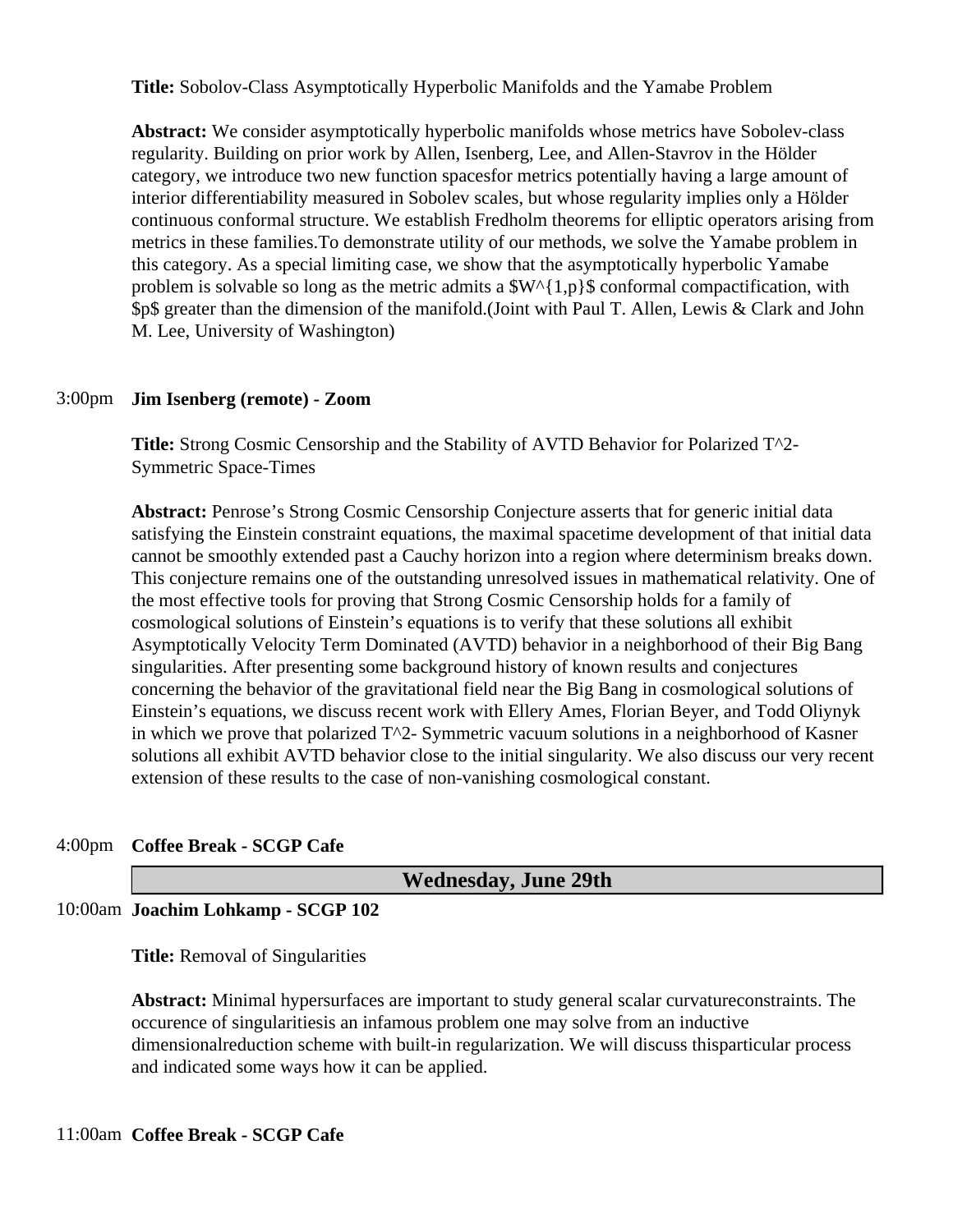#### 11:30am **Dan Lee - SCGP 102**

**Title:** The positive mass theorem with boundaries, complete ends, and scalar curvature shields

**Abstract:** In joint work with M. Lesourd and R. Unger, we give a non-spinor proof of the spacetime positive mass theorem with weakly outer trapped boundary. It turns out that this implies a version of the Riemannian positive mass theorem that does not require nonnegative scalar curvature everywhere, so long as the negative scalar curvature is "shielded" from the asymptotically flat end by a region with sufficiently positive scalar curvature. By an argument of Lesourd, Unger, and Yau, this latter fact also implies the Riemannian positive mass theorem for arbitrary complete ends.

#### 12:30pm **Lunch - SCGP Cafe**

#### 2:00pm **Pengzi Miao - SCGP 102**

**Title:** Mass and capacitary potential of asymptotically flat 3-manifolds

**Abstract:** I will discuss some relation between the mass and positive harmonic functions decaying to zero on asymptotically flat 3-manifolds.

#### 3:00pm **David Wiygul - SCGP 102**

**Title:** Asymptotic estimates for the Bartnik mass of small metric balls

**Abstract:** For all the various definitions of quasilocal mass in general relativity it is natural to investigate their behavior on regions shrinking to a point. In particular one can seek a Taylor expansion of the mass of geodesic balls of small radius and fixed center. I will present some recent estimates for the Bartnik mass in this regime, including one that is obtained by estimating the ADM mass of asymptotically flat static vacuum extensions with "small" Bartnik boundary data to second order in the data.

#### 4:00pm **Coffee Break - SCGP Cafe**

**Thursday, June 30th** 9:00am **Bernhard Hanke - SCGP 102**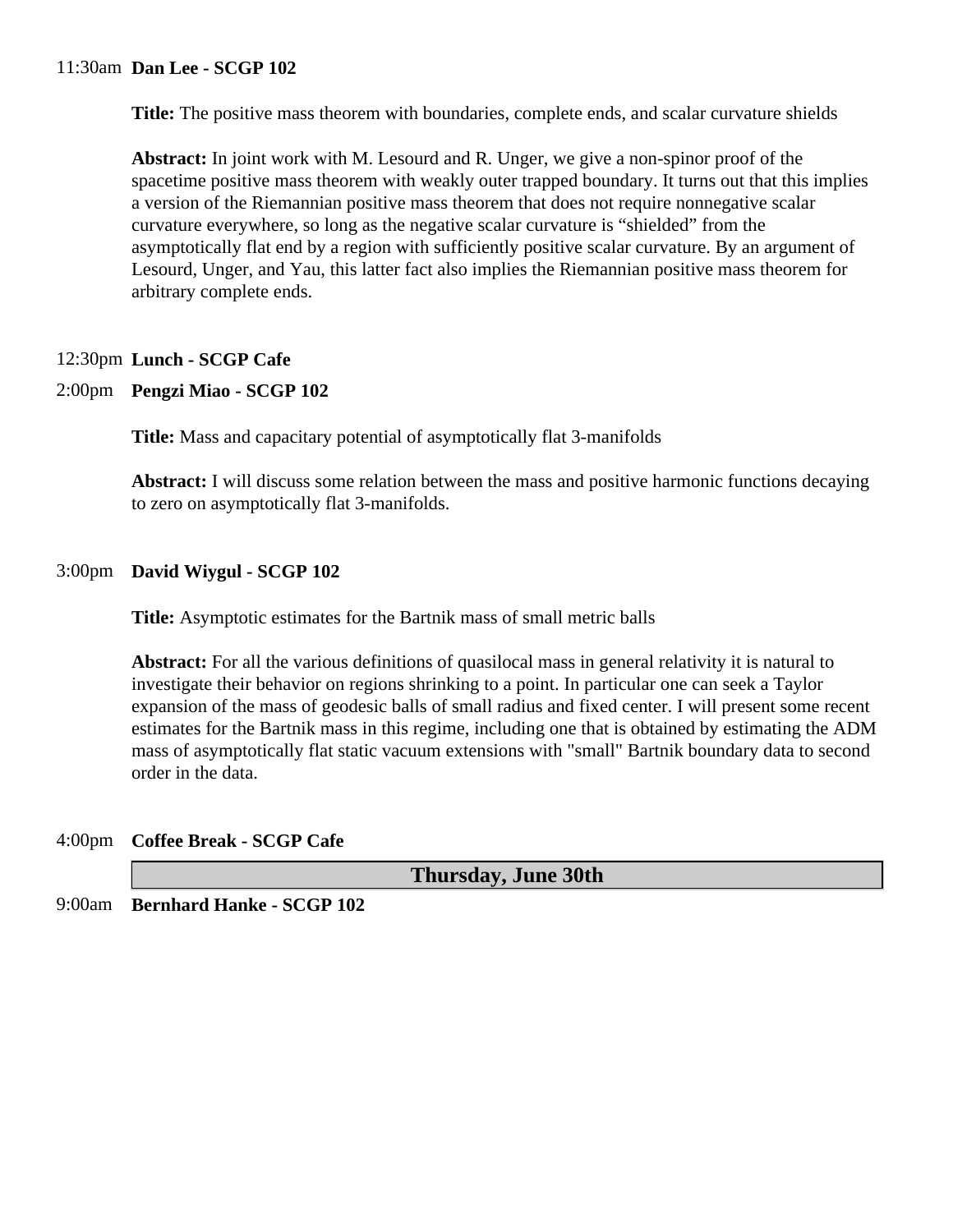**Title:** Lipschitz rigidity for scalar curvature

Abstract: Let M be a closed connected smooth spin manifold of even dimension n, let g be a Riemannian metric of regularity  $W^{\wedge}{1,p}$ , p > n, on M whose distributional scalar curvature in the sense of Lee-LeFloch is bounded below by  $n(n-1)$ , and let f :  $(M,g)$  \to S^n be a 1-Lipschitz continuous map of non-zero degree to the standard round n-sphere.

Then f is a metric isometry. This generalizes a result of Llarull (1998) and answers a question of Gromov (2019) in his ``four lectures''. Our proof, which is a joint work with Simone Cecchini and Thomas Schick, combines spectral properties of Dirac operators for metrics with low regularity and twisted with Lipschitz bundles with the theory of quasiregular maps due to Reshetnyak.

#### 10:00am **Guoliang Yu - SCGP 102**

**Title:** Higher index theory and scalar curvature

**Abstract:** I will give an introduction to higher index theory of Dirac operators and its applications to scalar curvature.In particular, I will discuss my recent joint work with Shmuel Weinberger and Zhizhang Xie on higher index theory at infinityand its applications to Gromov's compactness conjecture on scalar curvature.

#### 11:00am **Coffee Break - SCGP Cafe**

#### 11:30am **Demetre Kazaras - SCGP 102**

**Title:** Comparison geometry and spacetime harmonic functions

**Abstract:** Comparison theorems are the basis for our geometric understanding of Riemannian manifolds satisfying a given curvature condition. A remarkable example is the Gromov-Lawson toric band inequality, which bounds the distance between the two sides of a Riemannian toruscross-interval with positive scalar curvature by a sharp constant inversely proportional to the scalar curvature's minimum. We will give a new qualitative version of this and similar band-type inequalities in dimension 3 using the notion of spacetime harmonic functions, which recently played the lead role in our recent proof of the positive mass theorem. Other applications include new versions of Bonnet-Meyer's diameter estimate for positive Ricci curvature manifolds and Llarull's theorem which do not require a completeness assumption. This is joint work with Sven Hirsch, Marcus Khuri, and Yiyue Zhang.

12:30pm **Lunch - SCGP Cafe** 2:00pm **Rudolf Zeidler - SCGP 102**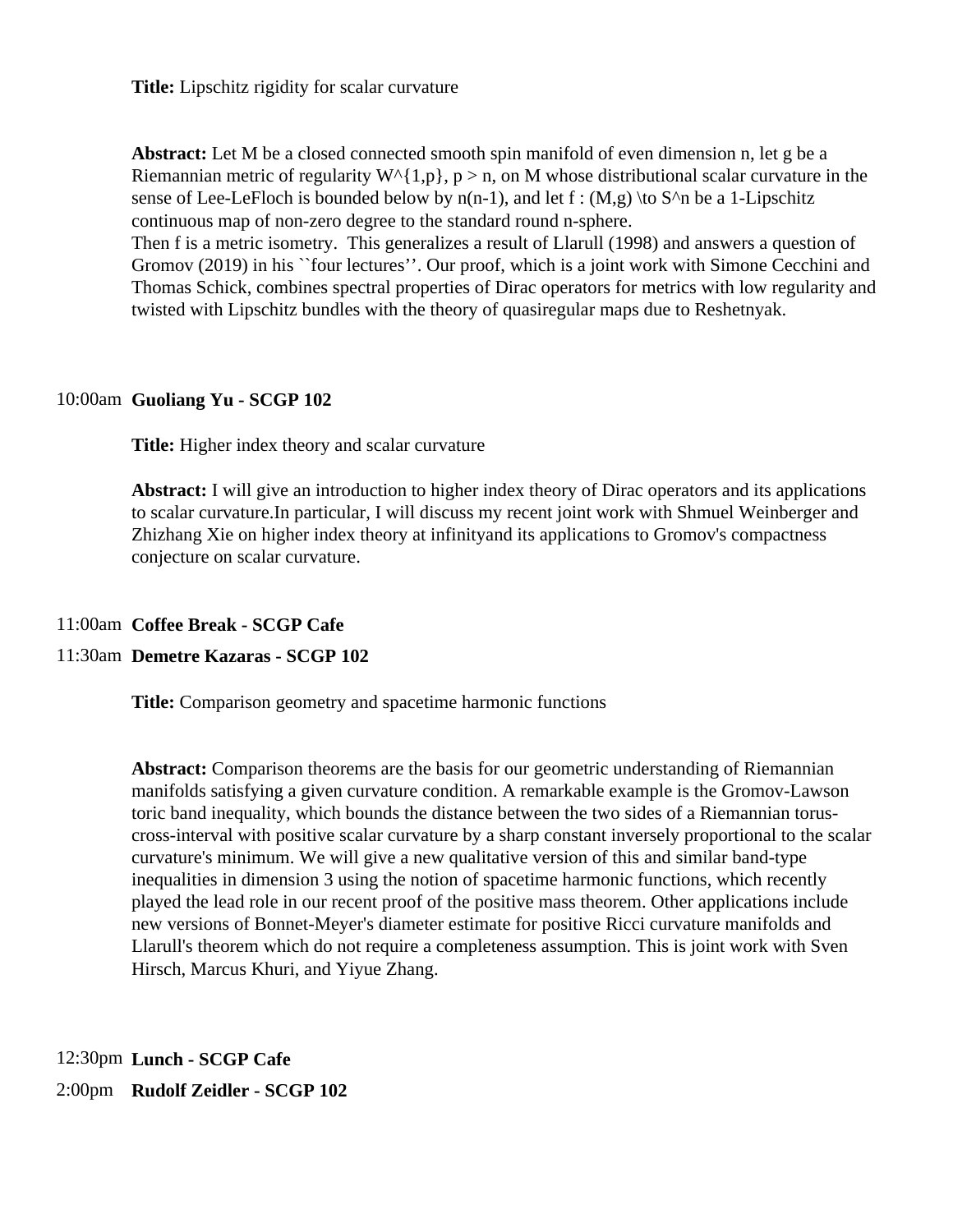**Title:** Distance estimates under lower scalar curvature bounds in the spin setting and beyond

**Abstract:** We will discuss several situations in which lower scalar curvature bounds can be used to infer certain distance estimates using the Dirac operator on spin manifolds. This includes Gromov's question on the distance between the boundary components of "bands", rigidity properties of warped products, and related questions in the context of Witten's spinor proof of the positive mass theorem. Finally, we will contrast this with a recently obtained result in the non-spin setting concerning the non-existence of complete psc metrics on certain manifolds which admit a compact incompressible hypersurface without psc. Based on joint works with S. Cecchini and D. Räde.

#### 3:00pm **Daniel Räde - SCGP 102**

**Title:** Scalar and mean curvature comparison for Riemannian bands

**Abstract:** We use \$\mu\$-bubbles to compare Riemannian bands in scalarcurvature, mean curvature and width to warped products over scalar flatmanifolds with \$\log\$-concave warping functions. Furthermore we explainhow these comparison results can be used to prove two conjectures due toGromov resp. Rosenberg and Stolz in dimensions \$\leq 7\$. Thistalk is, in part, based on joint work with S. Cecchini and R. Zeidler.

#### 4:00pm **Coffee Break - SCGP Cafe**

6:00pm **Banquet - SCGP Cafe**

**Friday, July 1st**

9:00am **Carla Cederbaum - Zoom**

**Title:** Coordinates are messy

**Abstract:** Asymptotically Euclidean initial data sets \$(M,g,K)\$ are characterized by the existence of asymptotic coordinates in which the Riemannian metric \$g\$ and second fundamental form \$K\$ decay to the Euclidean metric \$\delta\$ and to \$0\$ suitably fast, respectively. Provided their matter densities satisfy suitable integrability conditions, they have well-defined (ADM-)energy, (ADM- )linear momentum, and (ADM-)mass as was shown by Bartnik in 1986. To study their (ADM- )angular momentum and (BORT-)center of mass, one usually assumes the existence of so-called Regge—Teitelboim coordinates. We will give examples of asymptotically Euclidean initial data sets which do not possess any Regge—Teitelboim coordinates and explain other "non-features" of the Regge—Teitelboim coordinate conditions. This is joint work with Melanie Graf and Jan Metzger. We will also explain the consequences of these findings for the definition of the center of mass, relying on joint work with Nerz and with Sakovich.

10:00am **Coffee Break - SCGP Cafe**

10:30am **Zhongshan An - SCGP 102**